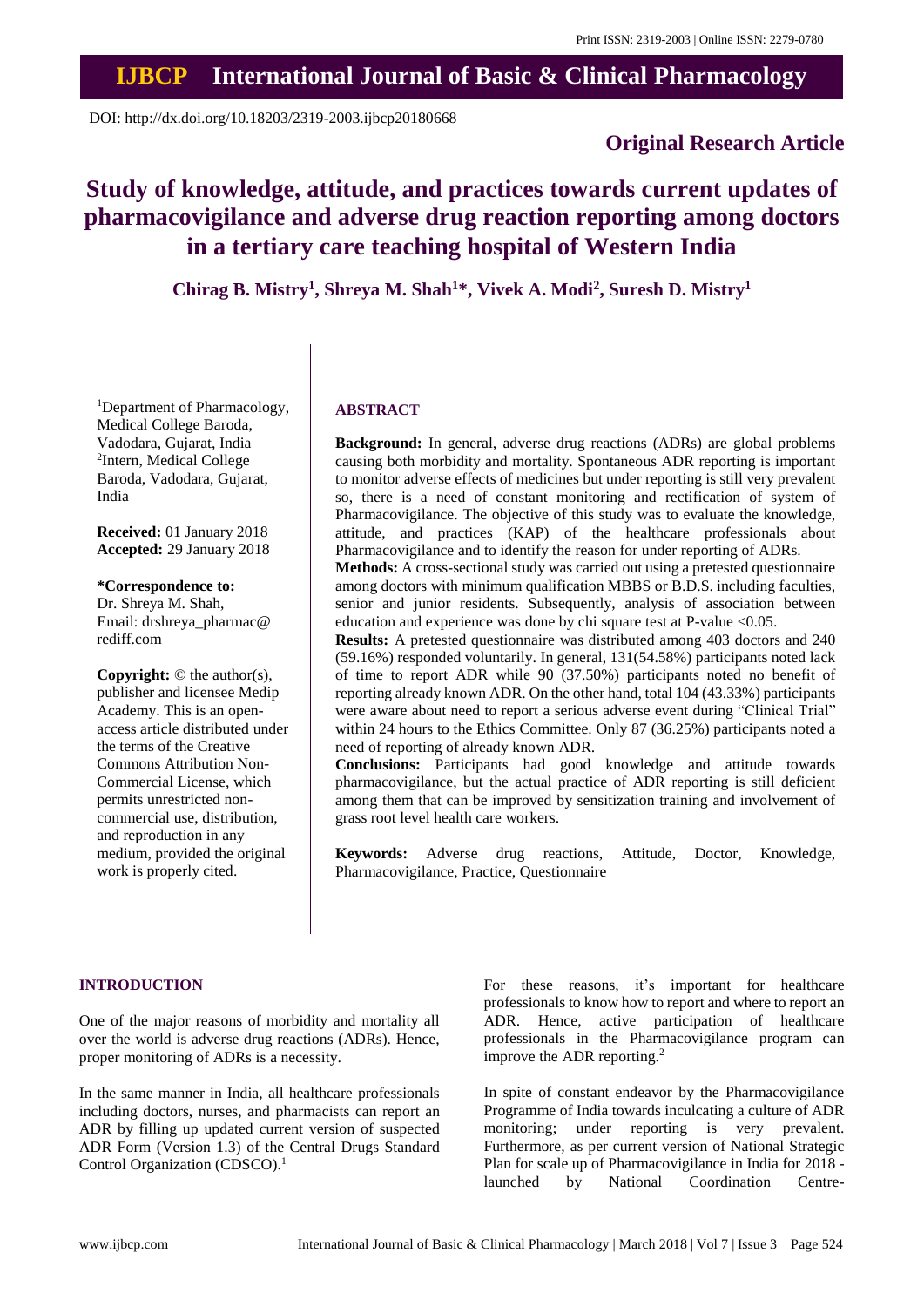Pharmacovigilance Programme of India (PvPI), Indian Pharmacopoeia Commission, Ghaziabad in technical collaboration with World Health Organization Country Office for India, there is a requirement for constant training and enactment of regulations for ADR reporting among healthcare professionals including PHC, CHC and Grass root level health care workers. <sup>3</sup> For instance, previous reported studies have noted that under reporting of ADR is related with shortcomings in the knowledge and attitude among healthcare professionals. 4,5

Hence, this study was carried out with an objective to explore the knowledge, attitude, and practice (KAP) of doctors toward Pharmacovigilance in a tertiary care teaching hospital of Western India.

#### **METHODS**

#### *Questionnaire development*

In this study, questionnaire was framed as mentioned in Table 2. All questions were designed based on earlier meta-analysis and research on Pharmacovigilance. 6-8 Moreover, external and internal validation and corrections were done through voluntary participation of doctors by pilot study in group of 25 participants.

This study was approved by Institutional Ethics Committee for Human Research (EC Reg. No. IECHR/ECR/85/Inst/GJ/2013/26.05.2016). Moreover, prior permission of Chairperson of Adverse Drug Reaction Monitoring Centre (AMC) for Pharmacovigilance Programme of India (PvPI) was also taken before starting study. In general, study was explained by investigator and doctors who were ready to sign informed written consent voluntarily to participate in the study after reading the nature of the study explained by participant's information sheet.

#### *Study design and sample size*

A cross-sectional questionnaire-based study was carried out on participants consisting of the healthcare professionals including Consultant, Assistant Professor, Associate Professor, Professor and Resident Doctors.

On the whole, only those Doctors, who had given written consent to participate in the study voluntarily, were included by giving the questionnaire in presence of the investigator over a period of six months' study duration. Eventually, a hard copy of study questionnaire was filled by participants and given back to the investigator.

#### *Data collection*

After getting prior permission of department head, a questionnaire was given to the healthcare professionals working in clinical departments during face to face meeting, before or after case presentation, seminar or journal club of individual department. Moreover, all forms were collected immediately after filling up the form by participants in presence of investigator. Consequently, data was coded and scored before transferring in to the excel sheet for analysis. Finally, completeness and accuracy of the data was checked before and after the data entry.

#### *Statistical analysis*

On the whole, Chi Square test was used to identify association between good knowledge /attitude and practice towards Pharmacovigilance to identify 1) Association between academic qualification, knowledge and practice of Pharmacovigilance 2) Association between years of experience, attitude and practice towards Pharmacovigilance.

Overall statistical analysis was done by using windows excel software and GraphPad InStat software. For P - Value <0.05, the null hypothesis was rejected, and the alternative hypothesis was accepted for association analysis.

#### **RESULTS**

### **Table 1: Demographic characteristic of participants.**

| <b>Characteristic of</b>                                   | Total participant $(n=240)$ |  |  |  |  |
|------------------------------------------------------------|-----------------------------|--|--|--|--|
| Participant                                                | $(240/403=59.55\%)$         |  |  |  |  |
| Highest academic qualification:                            |                             |  |  |  |  |
| M.B.B.S.                                                   | 142 (59.16%)                |  |  |  |  |
| M. D.                                                      | 48 (20%)                    |  |  |  |  |
| M. S.                                                      | 46 (19.16%)                 |  |  |  |  |
| B.D.S.                                                     | 3(1.25%)                    |  |  |  |  |
| M.D.S.                                                     | $1(0.41\%)$                 |  |  |  |  |
| Current designation:                                       |                             |  |  |  |  |
| Resident (JR and SR)                                       | 146 (60.83%)                |  |  |  |  |
| <b>Tutors</b>                                              | 6(2.5%)                     |  |  |  |  |
| Assistant professor                                        | 42 (17.50%)                 |  |  |  |  |
| Associate professor                                        | 31 (12.92%)                 |  |  |  |  |
| Professor                                                  | 11 (4.58%)                  |  |  |  |  |
| Gender:                                                    |                             |  |  |  |  |
| Male                                                       | 183 (76.25%)                |  |  |  |  |
| Female                                                     | 57 (23.75%)                 |  |  |  |  |
| Professional experiences after graduation (M.B.B.S./       |                             |  |  |  |  |
| B.D.S.) (e.g. Internship = 0-year, first year resident = 1 |                             |  |  |  |  |
| year)                                                      |                             |  |  |  |  |
| $<$ 5 years                                                | 150 (62.50%)                |  |  |  |  |
| 5-10 Years                                                 | 44 (18.33%)                 |  |  |  |  |
| $10-15$ years                                              | 34 (14.16%)                 |  |  |  |  |
| $>15$ years                                                | 12 (5%)                     |  |  |  |  |

Finally, the sample of the study consisted of 403 doctors including Professors, Associate Professor, Assistant professor, Tutors, Senior Residents and Junior Residents. Overall, total 240 (59.16%) participants were finally included in study analysis. Academic qualification,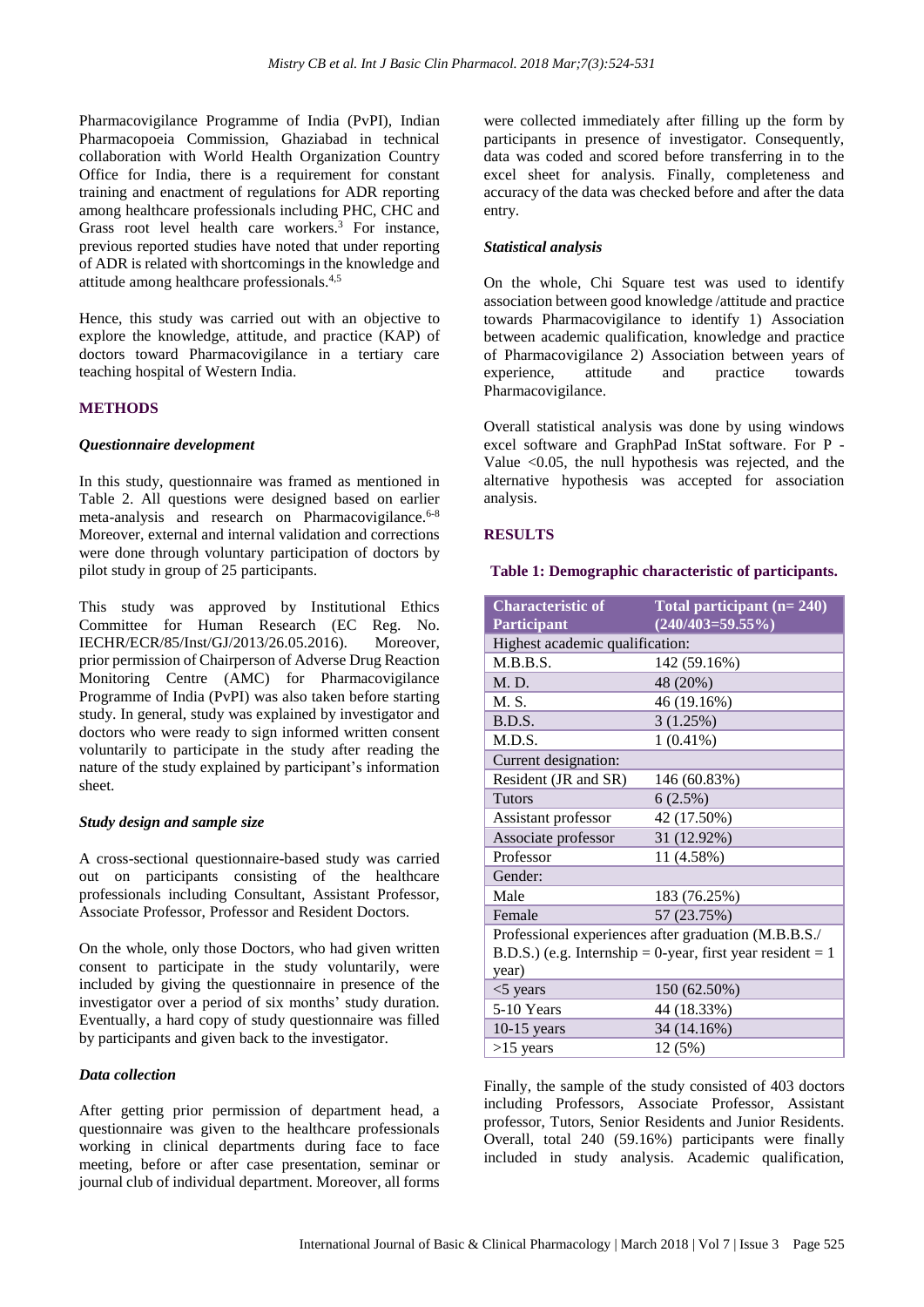experience, and designation profile of participants are as mentioned in the Table 1.

As mentioned in Table 2, Table 3 and Table 4, a crosssectional analysis was carried out using a pretested questionnaire among 240 (240/403= 59.16%) participants with minimum qualification MBBS or B.D.S. including faculties, senior and junior residents, in a government hospital for six months. Subsequently, statistical analysis was done by evaluation of association between level of education, experience versus knowledge, attitude and practice about Pharmacovigilance by Chi square test. Among participants, knowledge about who can do reporting of ADRs in a hospital is not independent from years of experience ( $\chi$ 2 = 38.51; P - Value = 0.0001) or level of education ( $χ$ 2 = 41.88; P - Value <0.0001).

Moreover, total 145 (60.42%) participants had ever seen the voluntary ADR reporting form that's not independent from years of experience ( $\chi$ 2 = 27.88; P - Value <0.0001), but among them only 68 (46.90%) participants were ever been trained on how to fill up ADR form that's not independent from years of experience ( $\chi$ 2 = 32.12; P -Value <0.0001) or level of education ( $\chi$ 2 = 6.45; P - Value  $= 0.17$ .

**Table 2: Participants' questionnaire scores regarding their perceived knowledge, attitude and practice of Pharmacovigilance (N= 240).**

| <b>Study questionnaire</b>                                                                                                                   | Frequency (percentage) (n=240) |  |  |  |  |  |  |
|----------------------------------------------------------------------------------------------------------------------------------------------|--------------------------------|--|--|--|--|--|--|
| Knowledge                                                                                                                                    |                                |  |  |  |  |  |  |
| Who can do reporting Adverse Drug Reactions in a hospital?                                                                                   |                                |  |  |  |  |  |  |
| (a) Doctor                                                                                                                                   | 148 (61.67%)                   |  |  |  |  |  |  |
| (b) Nurses                                                                                                                                   | 38 (16.25%)                    |  |  |  |  |  |  |
| (c) Pharmacist                                                                                                                               | 46 (19.17%)                    |  |  |  |  |  |  |
| (d) All of the above                                                                                                                         | 8 (3.33%)                      |  |  |  |  |  |  |
| In India which regulatory body is monitoring Adverse Drug Reactions (ADRs)?                                                                  |                                |  |  |  |  |  |  |
| (a) Central Drugs Standard Control Organization (CDSCO)                                                                                      | 118 (49.17%)                   |  |  |  |  |  |  |
| (b) Indian Council of Medical Research (ICMR)                                                                                                | 43 (17.92%)                    |  |  |  |  |  |  |
| (c) Indian Pharmacopoeia Commission (IPC)                                                                                                    | 72 (30%)                       |  |  |  |  |  |  |
| (d) Medical Council of India (MCI)                                                                                                           | $7(2.92\%)$                    |  |  |  |  |  |  |
| In India, a serious adverse event during "Clinical Trial" should be reported by the Principal Investigator to the Ethics<br>Committee within |                                |  |  |  |  |  |  |
| (a) One day $(24$ hours)                                                                                                                     | 104 (43.33%)                   |  |  |  |  |  |  |
| (b) Seven calendar days                                                                                                                      | 68 (28.33%)                    |  |  |  |  |  |  |
| (c) Fourteen calendar days                                                                                                                   | 62 (25.83%)                    |  |  |  |  |  |  |
| (d) No idea                                                                                                                                  | $6(2.50\%)$                    |  |  |  |  |  |  |
| Attitude                                                                                                                                     |                                |  |  |  |  |  |  |
| Which of the following factor discourage you from reporting Adverse Drug Reactions (ADRs)?                                                   |                                |  |  |  |  |  |  |
| No remuneration (financial benefit) for reporting                                                                                            | 11 (4.58%)                     |  |  |  |  |  |  |
| Lack of time to report ADR                                                                                                                   | 131(54.58%)                    |  |  |  |  |  |  |
| Lack of information about how to fill up ADR reporting form                                                                                  | 71 (29.58%)                    |  |  |  |  |  |  |
| No benefit of reporting already known ADR                                                                                                    | 90 (37.50%)                    |  |  |  |  |  |  |
| None of Above                                                                                                                                | 34 (14.17%)                    |  |  |  |  |  |  |
| Other Reason                                                                                                                                 | 14 (5.83 %)                    |  |  |  |  |  |  |
| Do you think reporting of already known adverse drug reaction is necessary?                                                                  |                                |  |  |  |  |  |  |
| (a) Yes                                                                                                                                      | 87 (36.25%)                    |  |  |  |  |  |  |
| (b) No                                                                                                                                       | 71 (29.58%)                    |  |  |  |  |  |  |
| (c) Can't say (I have no idea what they do after getting already known ADR)                                                                  | 47 (19.58%)                    |  |  |  |  |  |  |
| (d) May be (It may help to calculate incidence of reported ADR)                                                                              | 35 (14.58%)                    |  |  |  |  |  |  |
| Practice                                                                                                                                     |                                |  |  |  |  |  |  |
| Have you ever seen the Adverse Drug Reaction -ADR reporting form?                                                                            |                                |  |  |  |  |  |  |
| (a) Yes                                                                                                                                      | 145 (60.42%)                   |  |  |  |  |  |  |
| (b) No                                                                                                                                       | 95 (39.58%)                    |  |  |  |  |  |  |
| If yes, then have you ever been trained on how to fill up and report Adverse Drug Reaction (ADR)?                                            |                                |  |  |  |  |  |  |
| $(a)$ Yes                                                                                                                                    | 68 (46.90%)                    |  |  |  |  |  |  |
| (b) No                                                                                                                                       | 77 (53.10%)                    |  |  |  |  |  |  |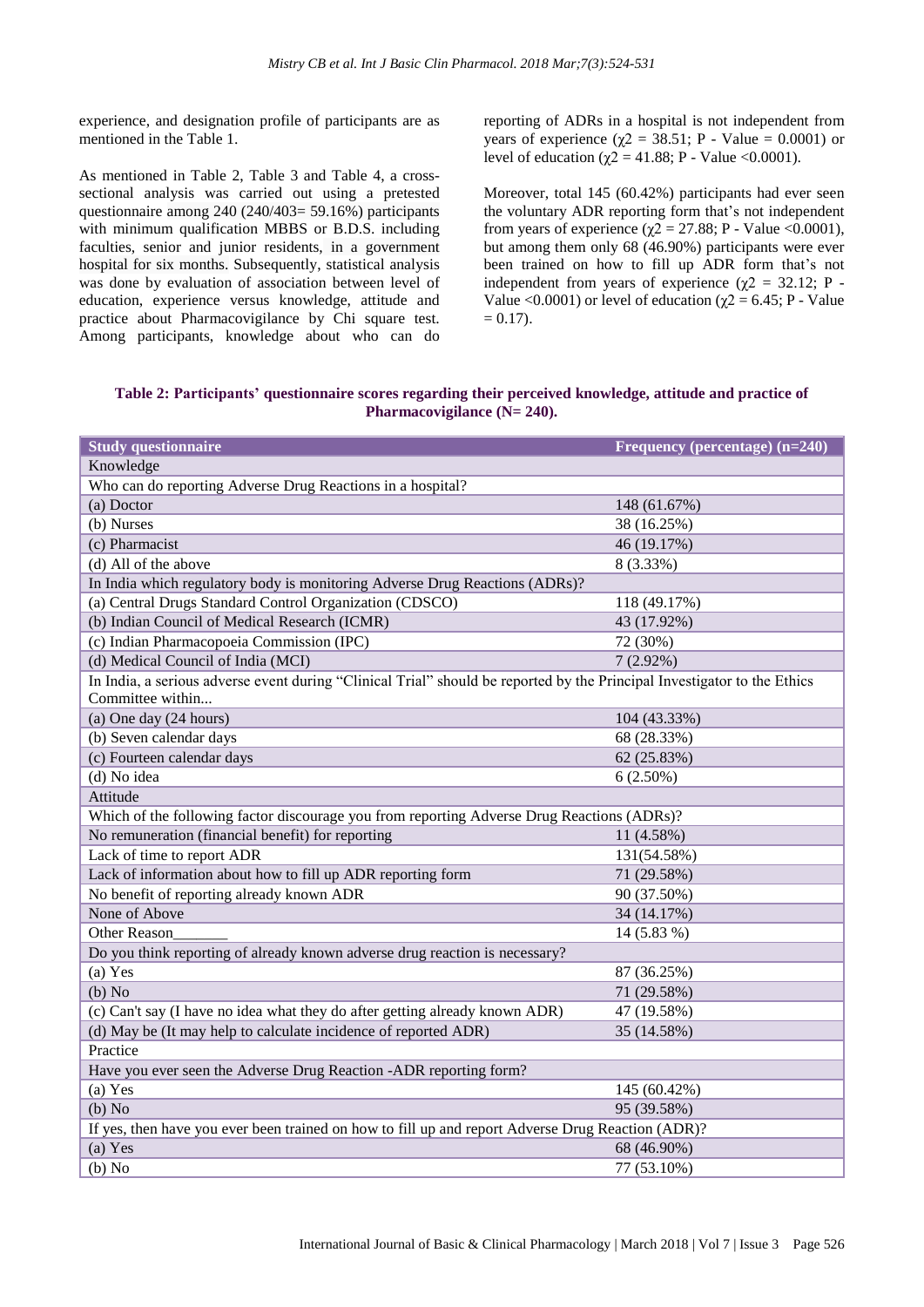# **Table 3: Analysis of association between level of education versus knowledge, attitude and practice of ADR reporting.**

| Questionnaire                                                                                                                                | <b>Level of education (degree)</b> |                |                |                  |                  |              | <b>Chi Square test result</b> |  |  |  |
|----------------------------------------------------------------------------------------------------------------------------------------------|------------------------------------|----------------|----------------|------------------|------------------|--------------|-------------------------------|--|--|--|
|                                                                                                                                              | <b>M.B.B.S.</b>                    | <b>M.D.</b>    | <b>M.S.</b>    | <b>B.D.S.</b>    | <b>M.D.S.</b>    | <b>Total</b> | <b>Association analysis</b>   |  |  |  |
| Who can do reporting Adverse Drug Reactions in a hospital?                                                                                   |                                    |                |                |                  |                  |              |                               |  |  |  |
| (a) Doctor                                                                                                                                   | 107                                | 16             | 23             | $\overline{2}$   | $\theta$         | 148          | $X^2 = 38.518$                |  |  |  |
| (b) Nurses                                                                                                                                   | 12                                 | 13             | 12             | $\boldsymbol{0}$ | $\mathbf{1}$     | 38           | $df = 12$                     |  |  |  |
| (c) Pharmacist                                                                                                                               | 20                                 | 16             | 9              | $\mathbf{1}$     | $\overline{0}$   | 46           | $P - Value = 0.0001$          |  |  |  |
| (d) All of the above                                                                                                                         | 3                                  | 3              | $\overline{2}$ | $\boldsymbol{0}$ | $\boldsymbol{0}$ | 8            |                               |  |  |  |
|                                                                                                                                              | 142                                | 48             | 46             | 3                | $\mathbf{1}$     | 240          |                               |  |  |  |
| In India which regulatory body is monitoring Adverse Drug Reactions (ADRs)?                                                                  |                                    |                |                |                  |                  |              |                               |  |  |  |
| (a) Central Drugs Standard Control<br>Organization (CDSCO)                                                                                   | 77                                 | 16             | 22             | 3                | $\mathbf{0}$     | 118          | $X^2 = 20.159$                |  |  |  |
| (b) Indian Council of Medical<br>Research (ICMR)                                                                                             | 17                                 | 15             | 11             | $\boldsymbol{0}$ | $\mathbf{0}$     | 43           | $df = 12$                     |  |  |  |
| (c) Indian Pharmacopoeia<br>Commission (IPC)                                                                                                 | 42                                 | 17             | 12             | $\boldsymbol{0}$ | $\mathbf{1}$     | 72           | P - Value = $0.0641$          |  |  |  |
| (d) Medical Council of India<br>(MCI)                                                                                                        | 6                                  | $\overline{0}$ | $\mathbf{1}$   | $\mathbf{0}$     | $\boldsymbol{0}$ | 7            |                               |  |  |  |
|                                                                                                                                              | 142                                | 48             | 46             | 3                | $\mathbf{1}$     | 240          |                               |  |  |  |
| In India, a serious adverse event during "Clinical Trial" should be reported by the Principal Investigator to the Ethics<br>Committee within |                                    |                |                |                  |                  |              |                               |  |  |  |
| (a) One day (24 hours)                                                                                                                       | 70                                 | 16             | 15             | 3                | $\boldsymbol{0}$ | 104          | $X^2 = 16.179$                |  |  |  |
| (b) Seven calendar days                                                                                                                      | 33                                 | 18             | 16             | $\boldsymbol{0}$ | 1                | 68           | $df = 12$                     |  |  |  |
| (c) Fourteen calendar days                                                                                                                   | 34                                 | 13             | 15             | $\boldsymbol{0}$ | $\boldsymbol{0}$ | 62           | $P - Value = 0.1832$          |  |  |  |
| (d) No idea                                                                                                                                  | 5                                  | $\mathbf{0}$   | $\mathbf{1}$   | $\boldsymbol{0}$ | $\boldsymbol{0}$ | 6            |                               |  |  |  |
|                                                                                                                                              | 142                                | 47             | 47             | 3                | $\mathbf{1}$     | 240          |                               |  |  |  |
| Which of the following factor discourage you from reporting Adverse Drug Reactions (ADRs)?                                                   |                                    |                |                |                  |                  |              |                               |  |  |  |
| (a) No remuneration (financial<br>benefit) for reporting                                                                                     | 6                                  | 3              | $\overline{2}$ | $\boldsymbol{0}$ | $\boldsymbol{0}$ | 11           | $X^2 = 18.855$                |  |  |  |
| (b) Lack of time to report ADR                                                                                                               | 80                                 | 25             | 24             | $\mathbf{1}$     | $\mathbf{1}$     | 131          | $df = 20$                     |  |  |  |
| (c) Lack of information about how<br>to fill up ADR reporting form                                                                           | 49                                 | 13             | 8              | $\mathbf{1}$     | $\boldsymbol{0}$ | 71           | P - Value = $0.5313$          |  |  |  |
| (d) No benefit of reporting already<br>known ADR                                                                                             | 61                                 | 9              | 18             | $\overline{c}$   | $\boldsymbol{0}$ | 90           |                               |  |  |  |
| (e) None of Above                                                                                                                            | 14                                 | 9              | 11             | $\overline{0}$   | $\boldsymbol{0}$ | 34           |                               |  |  |  |
| (f) Other Reason                                                                                                                             | 7                                  | 3              | $\overline{4}$ | $\boldsymbol{0}$ | $\boldsymbol{0}$ | 14           |                               |  |  |  |
|                                                                                                                                              | 217                                | 62             | 67             | $\overline{4}$   | $\mathbf{1}$     | 351          |                               |  |  |  |
| Do you think reporting of already known adverse drug reaction is necessary?                                                                  |                                    |                |                |                  |                  |              |                               |  |  |  |
| $(a)$ Yes                                                                                                                                    | 36                                 | 23             | 26             | $\mathbf{1}$     | $\mathbf{1}$     | 87           | $X^2 = 30.660$                |  |  |  |
| (b) No                                                                                                                                       | 51                                 | 6              | 13             | 1                | $\boldsymbol{0}$ | 71           | $df = 20$                     |  |  |  |
| (c) Can't say (I have no idea what<br>they do after getting already<br>known ADR)                                                            | 35                                 | 8              | $\overline{4}$ | $\boldsymbol{0}$ | $\boldsymbol{0}$ | 47           | $P - Value = 0.0022$          |  |  |  |
| (d) May be (It may help to<br>calculate incidence of reported<br>ADR)                                                                        | 20                                 | 11             | 3              | 1                | $\boldsymbol{0}$ | 35           |                               |  |  |  |
|                                                                                                                                              | 142                                | 48             | 46             | 3                | $\mathbf{1}$     | 240          |                               |  |  |  |
| Have you ever seen the Adverse Drug Reaction -ADR reporting form?                                                                            |                                    |                |                |                  |                  |              |                               |  |  |  |
| (a) Yes                                                                                                                                      | 94                                 | 24             | 25             | 1                | $\mathbf{1}$     | 145          | $X^2 = 6.446$                 |  |  |  |
| (b) No                                                                                                                                       | 48                                 | 24             | 21             | 2                | $\boldsymbol{0}$ | 95           | $df = 4$                      |  |  |  |
|                                                                                                                                              | 142                                | 48             | 46             | 3                | $\mathbf{1}$     | 240          | $P - Value = 0.1682$          |  |  |  |
| If yes, then have you ever been trained on how to fill up and report Adverse Drug Reaction (ADR)?                                            |                                    |                |                |                  |                  |              |                               |  |  |  |
| (a) Yes                                                                                                                                      | 34                                 | 15             | 17             | 1                | $\mathbf{1}$     | 68           | $X^2 = 13.425$                |  |  |  |
| (b) No                                                                                                                                       | 60                                 | 9              | 8              | $\boldsymbol{0}$ | $\boldsymbol{0}$ | 77           | $df = 4$                      |  |  |  |
|                                                                                                                                              | 94                                 | 24             | 25             | $\mathbf{1}$     | $\mathbf{1}$     | 145          | $P - Value = 0.0094$          |  |  |  |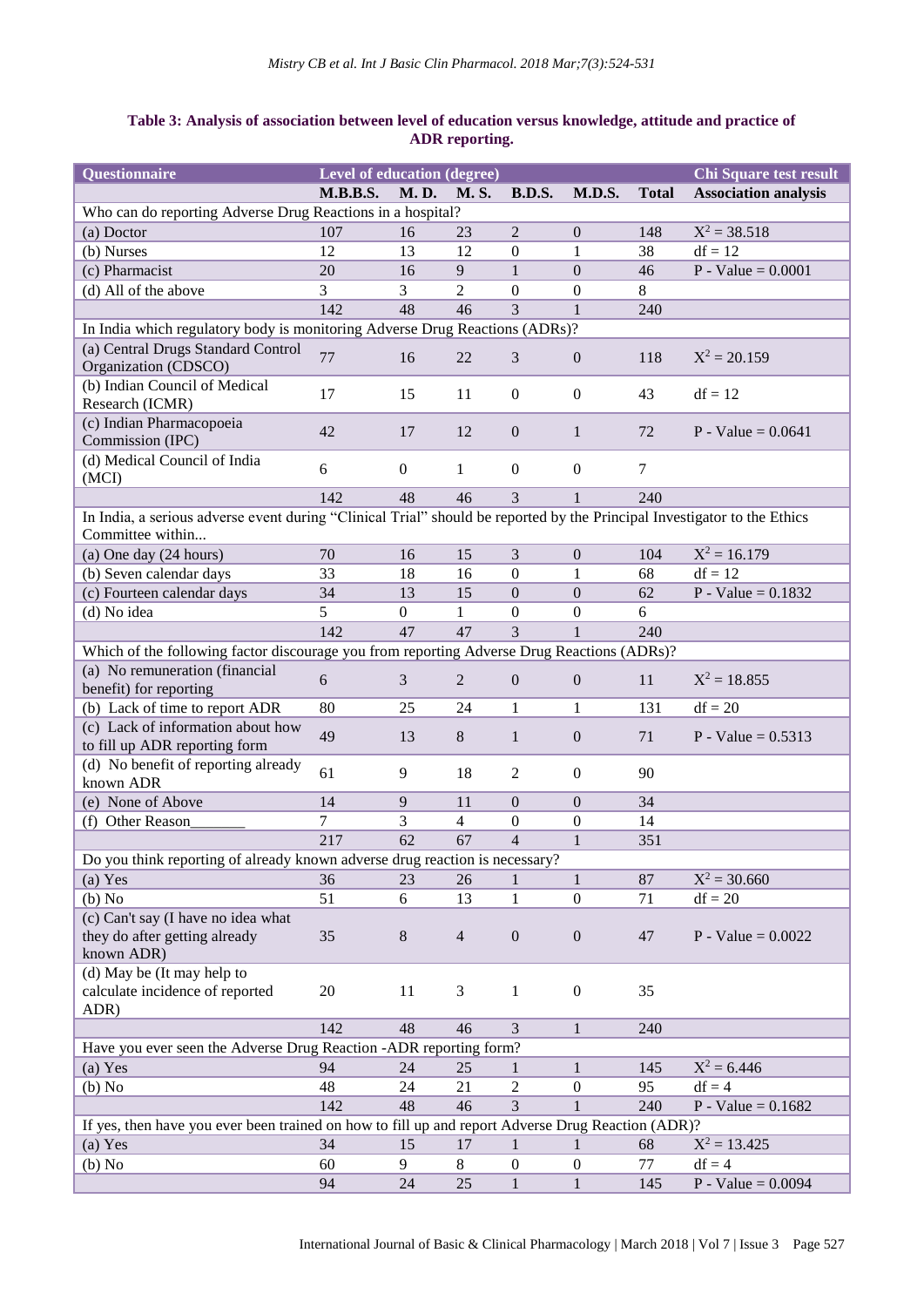# **Table 4: Analysis of association between academic experience versus knowledge, attitude and practice of ADR reporting.**

| Questionnaire                                                                                                            | Academic experience (years) |              |                  |                  | <b>Chi Square test result</b> |  |  |  |
|--------------------------------------------------------------------------------------------------------------------------|-----------------------------|--------------|------------------|------------------|-------------------------------|--|--|--|
|                                                                                                                          | $\leq$ 5                    | $5-10$       | $10-15$          | $>15$            | <b>Association analysis</b>   |  |  |  |
| Who can do reporting Adverse Drug Reactions in a hospital?                                                               |                             |              |                  |                  |                               |  |  |  |
| (a) Doctor                                                                                                               | 107                         | 27           | 9                | 5                | $\chi^2 = 41.877$             |  |  |  |
| (b) Nurses                                                                                                               | 17                          | 5            | 12               | $\overline{4}$   | $df = 9$                      |  |  |  |
| (c) Pharmacist                                                                                                           | 23                          | 12           | $\,8\,$          | 3                | P - Value < $0.0001$          |  |  |  |
| (d) All of the above                                                                                                     | 3                           | $\mathbf{0}$ | 5                | $\boldsymbol{0}$ |                               |  |  |  |
| In India which regulatory body is monitoring Adverse Drug Reactions (ADRs)?                                              |                             |              |                  |                  |                               |  |  |  |
| (a) Central Drugs Standard Control Organization                                                                          | 81                          | 16           | 17               | 4                | $\chi^2 = 13.703$             |  |  |  |
| (b) Indian Council of Medical Research (ICMR)                                                                            | 20                          | 9            | 10               | $\overline{4}$   | $df = 9$                      |  |  |  |
| (c) Indian Pharmacopoeia Commission (IPC)                                                                                | 43                          | 18           | $\tau$           | 4                | $P - Value = 0.1333$          |  |  |  |
| (d) Medical Council of India (MCI)                                                                                       | 6                           | $\mathbf{1}$ | $\mathbf{0}$     | $\theta$         |                               |  |  |  |
| In India, a serious adverse event during "Clinical Trial" should be reported by the Principal Investigator to the Ethics |                             |              |                  |                  |                               |  |  |  |
| Committee within                                                                                                         |                             |              |                  |                  |                               |  |  |  |
| (a) One day (24 hours)                                                                                                   | 73                          | 16           | 13               | $\mathbf{2}$     | $\chi^2 = 11.265$             |  |  |  |
| (b) Seven calendar days                                                                                                  | 35                          | 17           | 10               | 6                | $df = 9$                      |  |  |  |
| (c) Fourteen calendar days                                                                                               | 37                          | 10           | 11               | $\overline{4}$   | $P - Value = 0.2580$          |  |  |  |
| (d) No idea                                                                                                              | 5                           | 1            | $\overline{0}$   | $\theta$         |                               |  |  |  |
| Which of the following factor discourage you from reporting Adverse Drug Reactions (ADRs)?                               |                             |              |                  |                  |                               |  |  |  |
| (a) No remuneration (financial benefit) for                                                                              | 7                           | 3            | $\boldsymbol{0}$ |                  |                               |  |  |  |
| reporting                                                                                                                |                             |              |                  | 1                | $\chi^2 = 29.313$             |  |  |  |
| (b) Lack of time to report ADR                                                                                           | 82                          | 25           | 22               | $\overline{2}$   | $df = 15$                     |  |  |  |
| (c) Lack of information about how to fill up                                                                             | 53                          | 8            | 6                | $\overline{4}$   | $P - Value = 0.0147$          |  |  |  |
| ADR reporting form                                                                                                       |                             |              |                  |                  |                               |  |  |  |
| (d) No benefit of reporting already known ADR                                                                            | 64                          | 9            | 14               | 3                |                               |  |  |  |
| (e) None of Above                                                                                                        | 15                          | 6            | $\,8\,$          | 5                |                               |  |  |  |
| (f) Other Reason                                                                                                         | $\overline{7}$              | 3            | $\overline{4}$   | $\boldsymbol{0}$ |                               |  |  |  |
| Do you think reporting of already known adverse drug reaction is necessary?                                              |                             |              |                  |                  |                               |  |  |  |
| (a) Yes                                                                                                                  | 43                          | 16           | 17               | 11               | $\chi^2 = 36.037$             |  |  |  |
| (b) No                                                                                                                   | 51                          | 7            | 13               | $\overline{0}$   | $df = 9$                      |  |  |  |
| (c) Can't say (I have no idea what they do after                                                                         | 35                          | 9            | $\overline{2}$   | $\mathbf{1}$     | P - Value $< 0.0001$          |  |  |  |
| getting already known ADR)                                                                                               |                             |              |                  |                  |                               |  |  |  |
| (d) May be (It may help to calculate incidence of                                                                        | 21                          | 12           | $\overline{2}$   | $\boldsymbol{0}$ |                               |  |  |  |
| reported ADR)                                                                                                            |                             |              |                  |                  |                               |  |  |  |
| Have you ever seen the Adverse Drug Reaction -ADR reporting form?                                                        |                             |              |                  |                  |                               |  |  |  |
| $(a)$ Yes                                                                                                                | 100                         | 13           | 20               | 12               | $\chi^2 = 27.883$             |  |  |  |
| (b) No                                                                                                                   | 50                          | 31           | 14               | $\boldsymbol{0}$ | $df = 3$                      |  |  |  |
|                                                                                                                          |                             |              |                  |                  | P - value $< 0.0001$          |  |  |  |
| If yes, then have you ever been trained on how to fill up and report Adverse Drug Reaction (ADR)?                        |                             |              |                  |                  |                               |  |  |  |
| (a) Yes                                                                                                                  | 38                          | 10           | 8                | 12               | $\chi^2 = 32.117$             |  |  |  |
| (b) No                                                                                                                   | 112                         | 35           | 25               | $\boldsymbol{0}$ | $df = 3$                      |  |  |  |
|                                                                                                                          |                             |              |                  |                  | P - value $< 0.0001$          |  |  |  |

In general, 131 (54.58%) participants noted lack of time to report ADR while 90 (37.50%) participants noted no benefit of reporting already known ADR that's not independent from years of experience ( $\chi$ 2 = 16.18; P -Value = 0.18) but independent from level of education ( $\chi$ 2  $= 29.31$ ; P - Value  $= 0.01$ ).

In addition to that total 104 (43.33%) participants were aware about need to report a serious adverse event during "Clinical Trial" within 24 hours by the Principal Investigator to the Ethics Committee and they are independent from level of education ( $\chi$ 2 = 16.18; P - Value  $= 0.17$ ) or experience (χ2 = 11.26; P - Value = 0.26).

At last, total 118 (49.17%) participants gave correct response telling regulatory body monitoring Adverse Drug Reactions (ADRs) but they are independent from level of education ( $\chi$ 2 = 20.16; P - Value = 0.06) or experience ( $\chi$ 2  $= 13.70$ ; P - Value  $= 0.13$ ).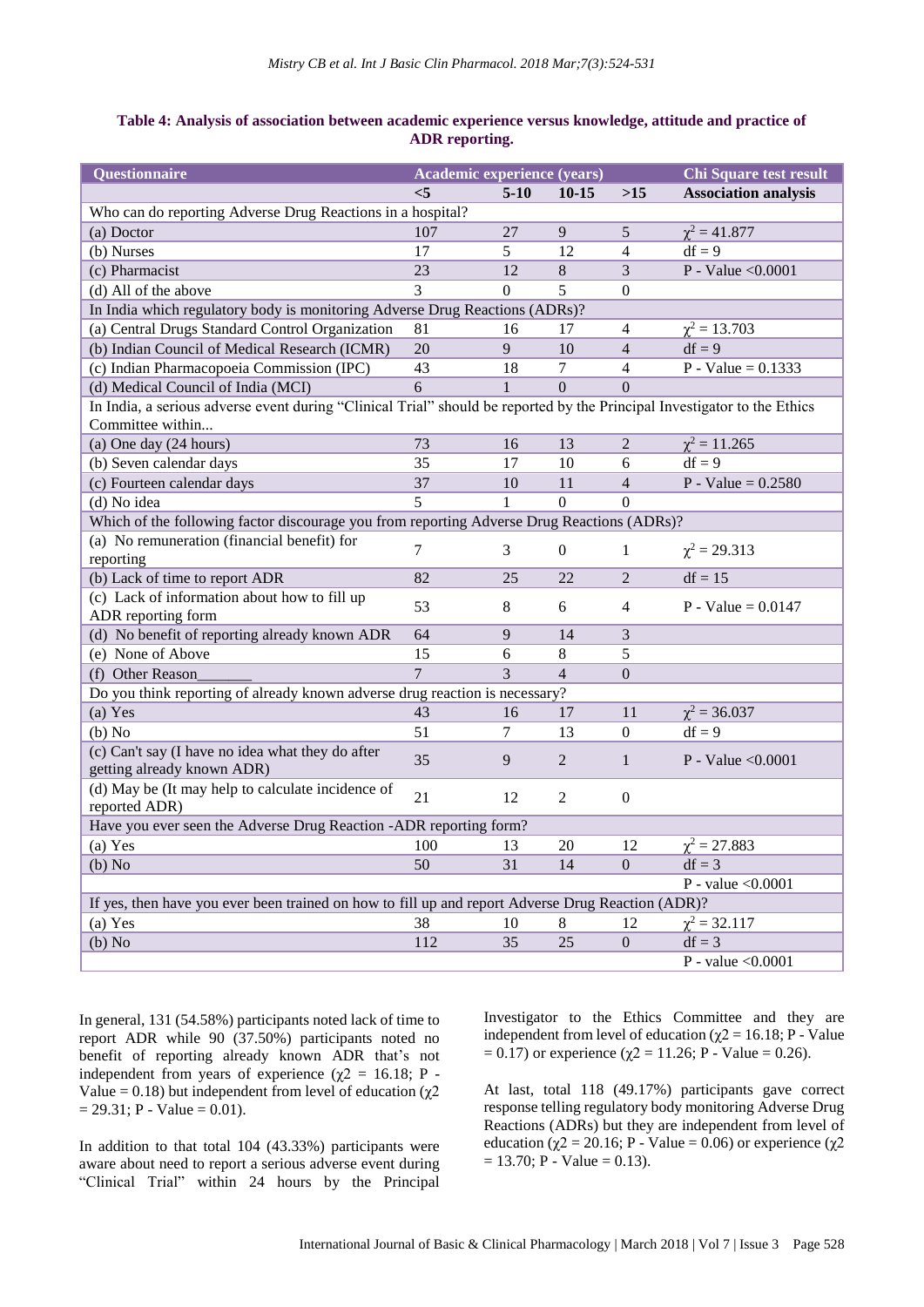

ADR - Adverse Drug Reaction, ANM - Auxiliary Nurse Midwife, ASHA - Accredited Social Health Activist, CHC - Community Health Centre, HMIS - Health Management Information System, NHM - National Health Mission, MoHFW - Ministry of Health and Family Welfare, PHC - Primary Health Centre, PvPI -Pharmacovigilance Programme of India, SAE-Serious Adverse Event. 3

#### **Figure 1: Timeline for adverse drug reaction notification and serious adverse event reporting.**

#### **DISCUSSION**

In the past 20 years, many low- and middle-income countries have formed national pharmacovigilance (PV) systems and joined the WHO's global PV set-up. However, very few of them have fully functional systems. ADRs account for 4.2-30% of hospital admissions in USA and Canada, 5.7-18.8% in Australia, and 2.5-10.6% in Europe. <sup>9</sup> On the other side, a study in India reported overall incidence of 9.8% ADRs including 3.4% of total hospital admissions and 3.7% ADRs developed during hospital stay.<sup>10</sup>

In India, epidemiological data, scientific evidence on the local burden of medicine-related harm and their preventability are still missing. For this reason, legislation and regulatory framework as well as economic support to build sustainable PV systems are needed. Hence, signal analysis should focus on high-burden avoidable adverse drug problems. Similarly, increased contribution of healthcare professionals from public and private sectors, pharmaceutical companies, academic institutions and the public at large is necessary to assure a safe drug therapy. 6

Overall, there is a need of frequent training and sensitization to improve total reporting of ADR at tertiary care teaching hospitals. Moreover, large scale awareness of pharmacovigilance is required among medical students, interns and residents for better understanding of ADR and reporting. Furthermore, special emphasis of pharmacovigilance is needed in postgraduate curriculum and its incorporation in medical internship. 11



AMC Adverse Drug Reaction Monitoring Centre, CHC - Community Health Centre, DH- District Hospital, PHC - Primary Health Centre, PvPI -Pharmacovigilance Programme of India.<sup>3</sup>

#### **Figure 2: Year wise National strategic plan for scale up of pharmacovigilance in India.**

Overall, there is a need of frequent training and sensitization to improve total reporting of ADR at tertiary care teaching hospitals. Moreover, large scale awareness of pharmacovigilance is required among medical students, interns and residents for better understanding of ADR and its reporting. Furthermore, special emphasis of pharmacovigilance is needed in postgraduate curriculum and its incorporation in medical internship. 11

In one study conducted at Aurangabad, multispecialty faculties participated in the study. Their findings strongly suggested that healthcare professionals were having a positive attitude towards Pharmacovigilance but there was a great need to create awareness and to promote the reporting of ADR amongst prescribers of Government Medical College and Hospital, Aurangabad.<sup>12,13</sup>

In another study conducted on 147 doctors and 83 nurses at Saveetha Medical College Hospital, Thandalam, a multispecialty tertiary care hospital in Chennai, similar findings were observed. Overall, total 75.2% participants had ever seen the ADR reporting form and among them 64.3% participants were ever been trained on how to report Adverse Drug Reaction (ADR). On analysing reasons for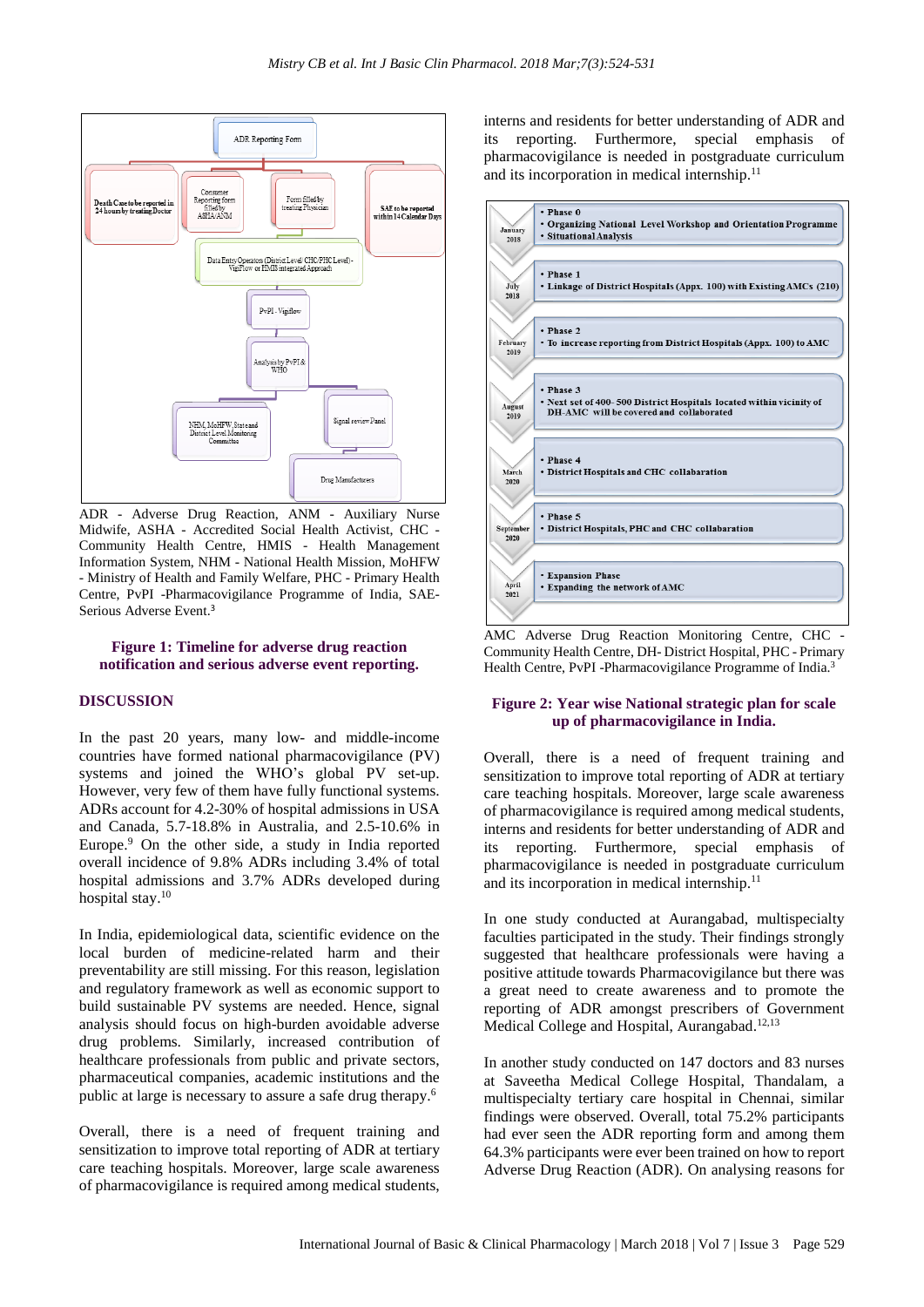under reporting, Non remuneration for reporting, Lack of time to report ADR, A single unreported case may not affect ADR database, Difficult to decide whether ADR has occurred or not types of reasons were noted in 13.9%, 33.4%, 17.3% and 35.2% participant respectively. 14

Presently, as shown in Figure 1 and Figure 2, National Strategic Plan for scale up of Pharmacovigilance in India for 2018 has been launched by National Coordination Centre-Pharmacovigilance Programme of India (PvPI), Indian Pharmacopoeia Commission, Ghaziabad in technical collaboration with World Health Organization Country Office for India.<sup>3</sup> Furthermore, newer ADR reporting forms in vernacular languages are already introduced by PvPI, and additional ADR monitoring forms form identification of ADR of Bedaquiline, and ADR of treatment of Kala Azar are under implementation phase.<sup>15</sup> In the end, communication of information about ADR including PvPI website, e-mails, Short Message Service and a dedicated toll-free helpline are possible by patients and health care workers at PHC, CHC and ANM level. 3 Presently, National Accreditation Board for Hospitals and Healthcare Providers (NABH) is also providing training for implementation of Pharmacovigilance Programme in Indian Hospitals. 16

#### *Challenges to adverse drug reaction reporting in pharmacovigilance reported by participants*

Initiating a stable ADR reporting process involves many challenges as suggested by practicing doctors as a feedback.

- Doctors may be unwilling or uncomfortable reporting ADRs in presence of patient taking treatment due to fear of repeated violence due to false perceptions of professional error or fault.
- Practicing doctors are often few and they are having many patients to treat, with academic and administrative activities that spares little time to fill a form and report a suspected ADR.
- Information about need of consent before reporting Adverse Drug Reaction from patient's treatment record is not clear.
- In a busy OPD with serious patient load in the whole hospital, each patient requires attention, chain of investigation, procedure and queues to obtain medicine. Morally, it's difficult to retain patient for filling up so many information as demanded by new version of suspected ADR reporting form that may delay their investigation, report or medicines to next day.
- Clarity of maintaining source documents related to ADR is not provided as they are routinely needed in clinical trials.
- In case of incomplete information available with patients as needed in suspected ADR reporting form, their submission will become difficult.

Lack of feedback about further advantage, regulatory consequences and updates about newer ADR of medicines.

Lastly, addressing above challenges of Doctors is dire need of actual functioning of Program with good quality reporting. Ultimately, help and participation of specialist from community medicine, medicine and paediatrics can facilitate in improvement in reporting of Adverse Drug Reactions.

Limitations of this study was only clinicians of Govt. Hospitals were included so it cannot be generalized due to non involvement of private practitioners.

# **CONCLUSION**

In spite of having good knowledge and positive attitude towards Pharmacovigilance, practice of ADR reporting remains relatively poor due to lack of sufficient time due to workload of patients and academic activities being a tertiary care teaching hospital. Finally, the reporting rate of ADR can be improved with training about Pharmacovigilance to junior doctors.

*Funding: No funding sources Conflict of interest: None declared Ethical approval: The study was approved by the Institutional Ethics Committee for Human Research (IECHR/ECR/85/Inst/GJ/2013/26.05.2016)*

# **REFERENCES**

- 1. Upadhyaya P, Seth V, Moghe VV, Sharma M, Ahmed M. Knowledge of adverse drug reaction reporting in first year postgraduate doctors in a medical college. Ther Clin Risk Manage. 2012;8:307-12.
- 2. Remesh A. Identifying the reasons for under reporting of ADR: A cross sectional survey. Res J Pharm Biol Chem Sci. 2012;3:1379-86.
- 3. National Strategic Plan for. Scale Up of Pharmacovigilance in. India; Version: 1.0 National Coordination Centre-Pharmacovigilance Programme of India (PvPI), Indian Pharmacopoeia Commission, Ghaziabad in technical collaboration with World Health Organization Country Office for India, 2017. Available at: at: http://ipc.nic.in/writereaddata/mainlinkFile/File862.p df. Accessed 28 December 2017.
- 4. Khan SA, Goyal C, Chandel N, Rafi M. Knowledge, attitude and practice of doctors to adverse drug reaction reporting in a teaching hospital in India: An observational study. J Nat Sci Biol Med. 2013;4:191- 6.
- 5. Muraraiah S, Rajarathna K, Sreedhar D, Basavalingu D, Jayanthi CR. A questionnaire study to assess the knowledge, attitude and practice of Pharmacovigilance in a paediatric tertiary care centre. J Chem Pharm Res. 2011;3:416-22.